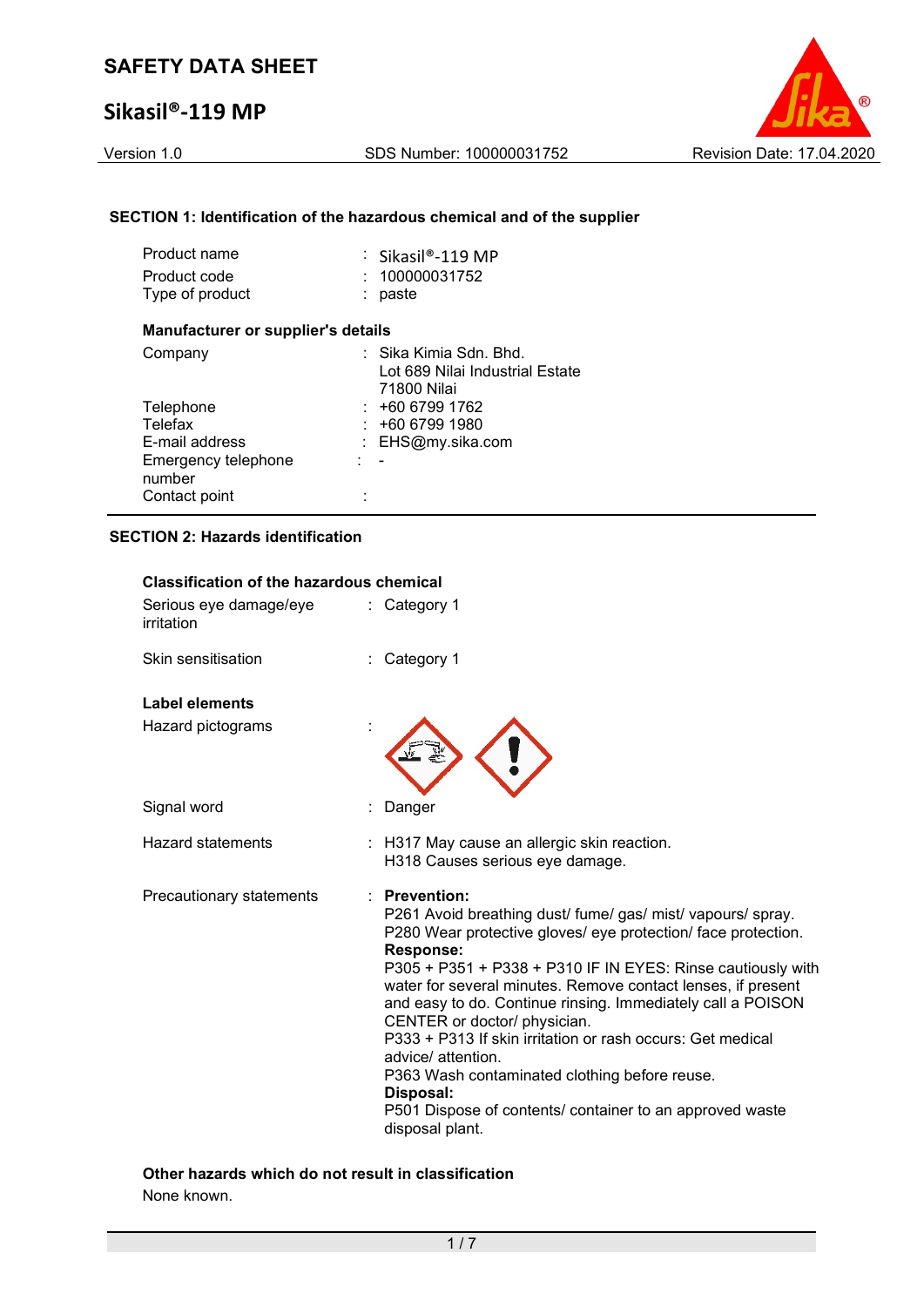## Sikasil®-119 MP

### SECTION 3: Composition and information of the ingredients of the hazardous chemical

| Substance / Mixture | $:$ Mixture |
|---------------------|-------------|
| Chemical nature     | : Mixture   |

### Hazardous components

| Chemical name                                   | CAS-No.    | Concentration (%) |
|-------------------------------------------------|------------|-------------------|
| l Paraffin oils                                 | 8012-95-1  | $>= 10 - 525$     |
| butan-2-one O,O',O''-(methylsilylidyne)trioxime | 22984-54-9 | $>= 3 - 5$        |
| butan-2-one O,O',O''-(vinylsilylidyne)trioxime  | 2224-33-1  | $>= 3 - 5$        |
| 3-aminopropyltriethoxysilane                    | 919-30-2   | $0 - 51$          |

#### SECTION 4: First aid measures

| General advice              | : Move out of dangerous area.<br>Consult a physician.           |
|-----------------------------|-----------------------------------------------------------------|
|                             | Show this safety data sheet to the doctor in attendance.        |
| If inhaled                  | : Move to fresh air.                                            |
|                             | Consult a physician after significant exposure.                 |
| In case of skin contact     | : Take off contaminated clothing and shoes immediately.         |
|                             | Wash off with soap and plenty of water.                         |
|                             | If symptoms persist, call a physician.                          |
| In case of eye contact      | : Small amounts splashed into eyes can cause irreversible       |
|                             | tissue damage and blindness.                                    |
|                             | In the case of contact with eyes, rinse immediately with plenty |
|                             | of water and seek medical advice.                               |
|                             | Continue rinsing eyes during transport to hospital.             |
|                             | Remove contact lenses.                                          |
|                             | Keep eye wide open while rinsing.                               |
| If swallowed                | : Clean mouth with water and drink afterwards plenty of water.  |
|                             | Do not give milk or alcoholic beverages.                        |
|                             | Never give anything by mouth to an unconscious person.          |
|                             | Obtain medical attention.                                       |
| Most important symptoms     | : sensitising effects                                           |
| and effects, both acute and | Allergic reactions                                              |
| delayed                     | Excessive lachrymation                                          |
|                             | See Section 11 for more detailed information on health effects  |
|                             | and symptoms.                                                   |
|                             | May cause an allergic skin reaction.                            |
|                             | Causes serious eye damage.                                      |
| Notes to physician          | : Treat symptomatically.                                        |

#### SECTION 5: Firefighting measures

#### Extinguishing media

| Suitable extinguishing media                      | : Use extinguishing measures that are appropriate to local<br>circumstances and the surrounding environment. |
|---------------------------------------------------|--------------------------------------------------------------------------------------------------------------|
| Physicochemical hazards arising from the chemical |                                                                                                              |
| Hazardous combustion<br>products                  | : No hazardous combustion products are known                                                                 |

### Special protective equipment and precautions for fire-fighters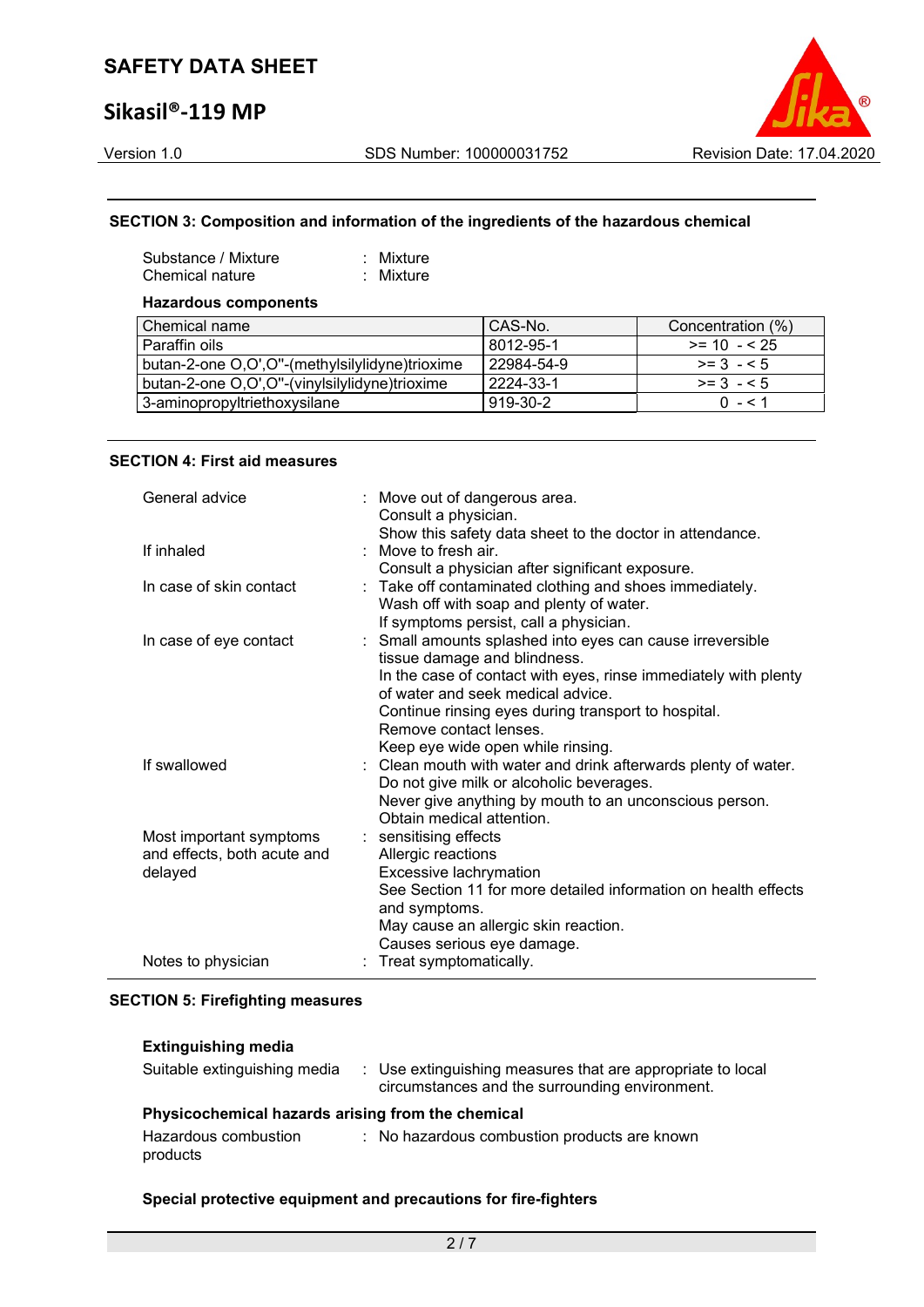# Sikasil®-119 MP



| Version 1.0                                      | SDS Number: 100000031752                                         | Revision Date: 17.04.2 |
|--------------------------------------------------|------------------------------------------------------------------|------------------------|
|                                                  |                                                                  |                        |
| Special protective equipment<br>for firefighters | : In the event of fire, wear self-contained breathing apparatus. |                        |
| Specific extinguishing<br>methods                | : Standard procedure for chemical fires.                         |                        |

## SECTION 6: Accidental release measures

| Personal precautions,<br>protective equipment and<br>emergency procedures | : Use personal protective equipment.<br>Deny access to unprotected persons.                                                                                      |
|---------------------------------------------------------------------------|------------------------------------------------------------------------------------------------------------------------------------------------------------------|
| Environmental precautions                                                 | : Do not flush into surface water or sanitary sewer system.                                                                                                      |
| Methods and materials for<br>containment and cleaning up                  | : Soak up with inert absorbent material (e.g. sand, silica gel,<br>acid binder, universal binder, sawdust).<br>Keep in suitable, closed containers for disposal. |

## SECTION 7: Handling and storage

## Handling

| <b>Precautions for safe handling</b><br>fire and explosion   | Advice on protection against : Normal measures for preventive fire protection.                                                                                                                                                                                                                                                                                                                                                                                                                                                                                                      |
|--------------------------------------------------------------|-------------------------------------------------------------------------------------------------------------------------------------------------------------------------------------------------------------------------------------------------------------------------------------------------------------------------------------------------------------------------------------------------------------------------------------------------------------------------------------------------------------------------------------------------------------------------------------|
| Advice on safe handling                                      | : Do not breathe vapours or spray mist.<br>Avoid exceeding the given occupational exposure limits (see<br>section 8).<br>Do not get in eyes, on skin, or on clothing.<br>For personal protection see section 8.<br>Persons with a history of skin sensitisation problems or<br>asthma, allergies, chronic or recurrent respiratory disease<br>should not be employed in any process in which this mixture is<br>being used.<br>Smoking, eating and drinking should be prohibited in the<br>application area.<br>Follow standard hygiene measures when handling chemical<br>products |
| <b>Storage</b>                                               |                                                                                                                                                                                                                                                                                                                                                                                                                                                                                                                                                                                     |
| Conditions for safe storage, including any incompatibilities |                                                                                                                                                                                                                                                                                                                                                                                                                                                                                                                                                                                     |
| Conditions for safe storage                                  | : Keep container tightly closed in a dry and well-ventilated<br>place.<br>Store in accordance with local regulations.                                                                                                                                                                                                                                                                                                                                                                                                                                                               |

## SECTION 8: Exposure controls and personal protection

## Control parameters

| Components | CAS-No. | Value type<br>(Form of<br>exposure) | Control<br>parameters /<br>Permissible<br>concentration | <b>Basis</b> |
|------------|---------|-------------------------------------|---------------------------------------------------------|--------------|
|------------|---------|-------------------------------------|---------------------------------------------------------|--------------|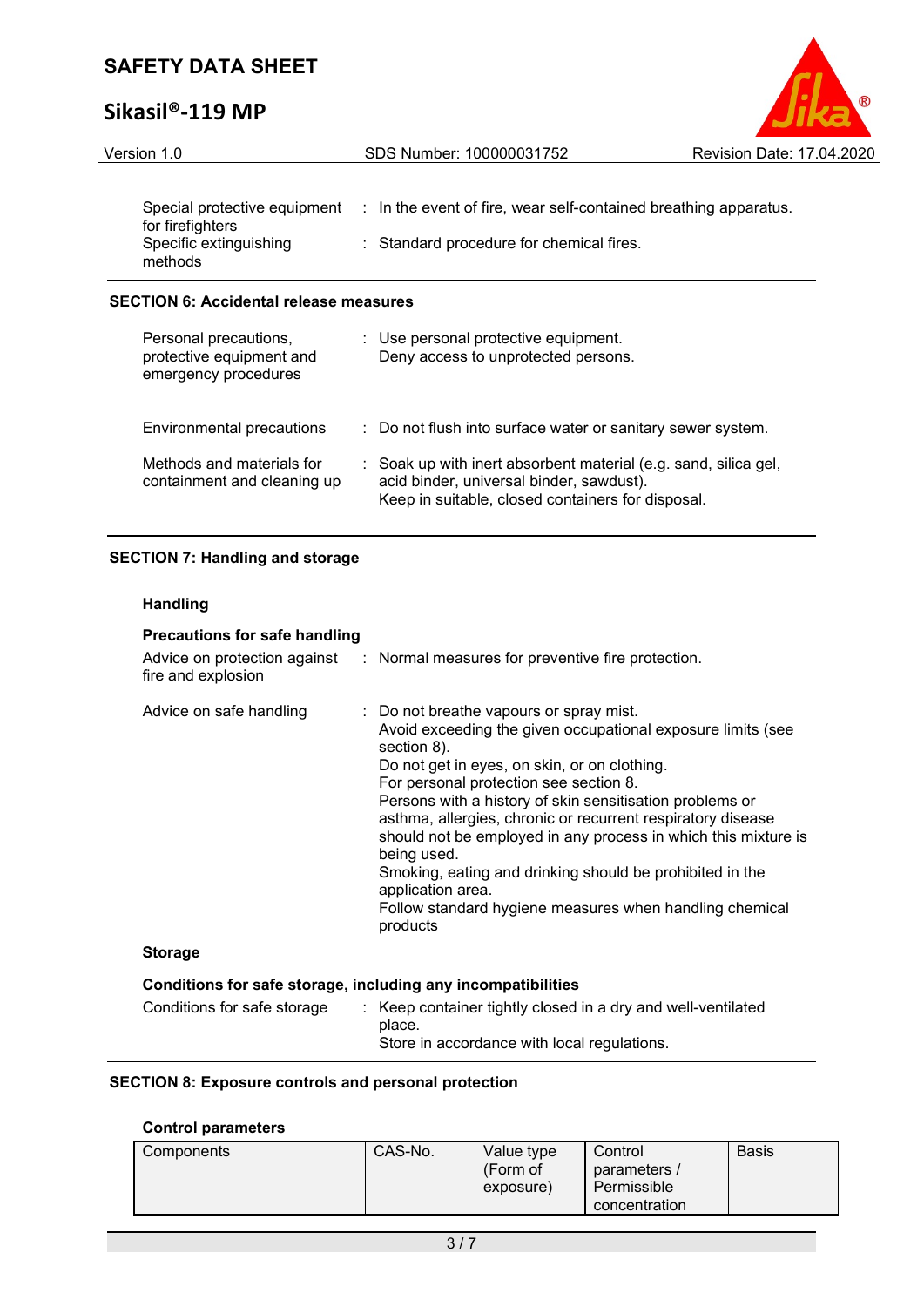# Sikasil®-119 MP



| Version 1.0<br>SDS Number: 100000031752                               |                          | Revision Date: 17.04.2020                                   |                                                                                                                                                                                                                                                                                                                                                                                                                                |               |
|-----------------------------------------------------------------------|--------------------------|-------------------------------------------------------------|--------------------------------------------------------------------------------------------------------------------------------------------------------------------------------------------------------------------------------------------------------------------------------------------------------------------------------------------------------------------------------------------------------------------------------|---------------|
|                                                                       |                          |                                                             |                                                                                                                                                                                                                                                                                                                                                                                                                                |               |
| Paraffin oils                                                         | 8012-95-1                | TWA (Mist)                                                  | $5$ mg/m $3$                                                                                                                                                                                                                                                                                                                                                                                                                   | <b>MY PEL</b> |
|                                                                       |                          | <b>TWA</b><br>(Inhalable<br>particulate<br>matter)          | $5$ mg/m $3$                                                                                                                                                                                                                                                                                                                                                                                                                   | <b>ACGIH</b>  |
| Occupational exposure limits of decomposition products                |                          |                                                             |                                                                                                                                                                                                                                                                                                                                                                                                                                |               |
| Components                                                            | CAS-No.                  | Value type<br>(Form of<br>exposure)                         | Control<br>parameters /<br>Permissible<br>concentration                                                                                                                                                                                                                                                                                                                                                                        | <b>Basis</b>  |
| Individual protection measures, such as personal protective equipment |                          |                                                             |                                                                                                                                                                                                                                                                                                                                                                                                                                |               |
| Eye/face protection                                                   | ÷.                       |                                                             | Safety eyewear complying with an approved standard should                                                                                                                                                                                                                                                                                                                                                                      |               |
| Skin protection                                                       | the specific work-place. |                                                             | be used when a risk assessment indicates this is necessary.<br>Choose body protection in relation to its type, to the<br>concentration and amount of dangerous substances, and to                                                                                                                                                                                                                                              |               |
| Hand protection                                                       | ÷.                       |                                                             | Chemical-resistant, impervious gloves complying with an<br>approved standard should be worn at all times when handling<br>chemical products if a risk assessment indicates this is                                                                                                                                                                                                                                             |               |
| Respiratory protection                                                | necessary.               | contained breathing apparatus must be used.                 | Use respiratory protection unless adequate local exhaust<br>ventilation is provided or exposure assessment demonstrates<br>that exposures are within recommended exposure guidelines.<br>The filter class for the respirator must be suitable for the<br>maximum expected contaminant concentration<br>(gas/vapour/aerosol/particulates) that may arise when<br>handling the product. If this concentration is exceeded, self- |               |
| Hygiene measures                                                      | practice.                | When using do not eat or drink.<br>When using do not smoke. | Handle in accordance with good industrial hygiene and safety<br>Wash hands before breaks and at the end of workday.                                                                                                                                                                                                                                                                                                            |               |

# SECTION 9: Physical and chemical properties

| Appearance<br>Colour<br>Odour<br>Odour Threshold | paste<br>: various<br>: odourless<br>: No data available |
|--------------------------------------------------|----------------------------------------------------------|
| рH<br>Melting point/range / Freezing<br>point    | not determined<br>$:$ No data available                  |
| Boiling point/boiling range                      | $:$ not determined<br>not determined                     |
| Flash point<br>Evaporation rate                  | : No data available                                      |
| Flammability                                     | No data available                                        |
| Upper explosion limit                            | No data available                                        |
| Lower explosion limit                            | : No data available                                      |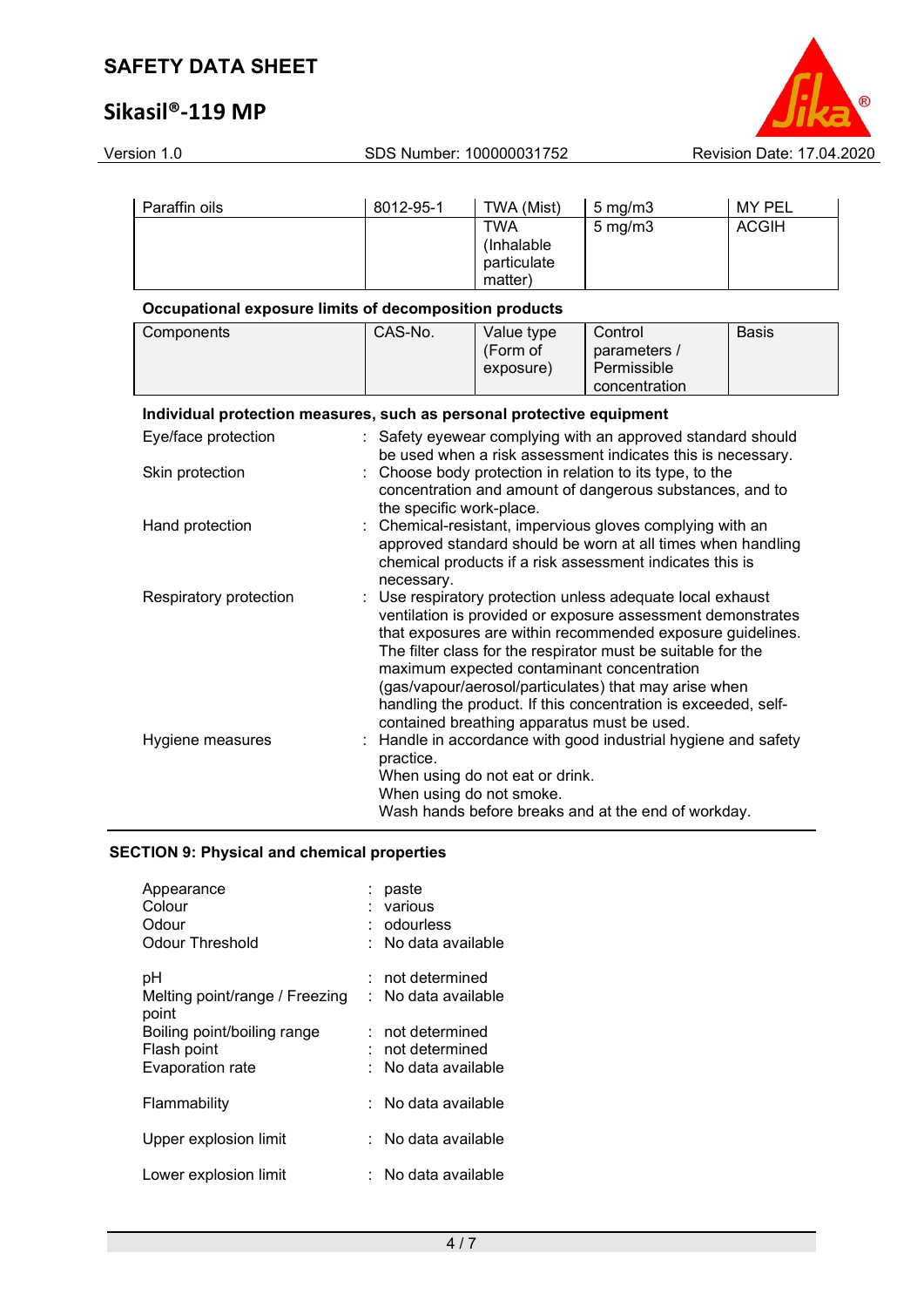# Sikasil®-119 MP



| Version 1.0                                | SDS Number: 100000031752        | Revision Date: 17.04.2020 |
|--------------------------------------------|---------------------------------|---------------------------|
|                                            |                                 |                           |
| Vapour pressure                            | $: 0.01$ hPa (0.01 mmHg)        |                           |
| Relative vapour density                    | : No data available             |                           |
| Density                                    | : 0.97 g/cm3 (25 °C (77 °F) ()) |                           |
| Solubility(ies)                            |                                 |                           |
| Water solubility                           | $:$ insoluble                   |                           |
| Partition coefficient: n-                  | : No data available             |                           |
| octanol/water<br>Auto-ignition temperature | : No data available             |                           |
| Decomposition temperature                  | : No data available             |                           |
| Viscosity                                  |                                 |                           |
| Viscosity, dynamic                         | : No data available             |                           |
| Viscosity, kinematic                       | : > 20.5 mm2/s (40 °C)          |                           |
| <b>Explosive properties</b>                | : No data available             |                           |
| Molecular weight                           | No data available               |                           |
|                                            |                                 |                           |

### SECTION 10: Stability and reactivity

| Reactivity               | : No dangerous reaction known under conditions of normal use. |
|--------------------------|---------------------------------------------------------------|
| Chemical stability       | : The product is chemically stable.                           |
| Possibility of hazardous | : Stable under recommended storage conditions.                |
| reactions                |                                                               |
| Conditions to avoid      | $\therefore$ No data available                                |
| Incompatible materials   | : No data available                                           |
| Hazardous decomposition  | $\therefore$ 2-butanone oxime                                 |
| products                 |                                                               |

## SECTION 11: Toxicological information

Information on likely routes of : None known. exposure

## Acute toxicity

Not classified based on available information.

#### Components:

3-aminopropyltriethoxysilane: Acute oral toxicity : LD50 Oral (Rat): 1,490 mg/kg

## Skin corrosion/irritation

Not classified based on available information.

### Serious eye damage/eye irritation

Causes serious eye damage.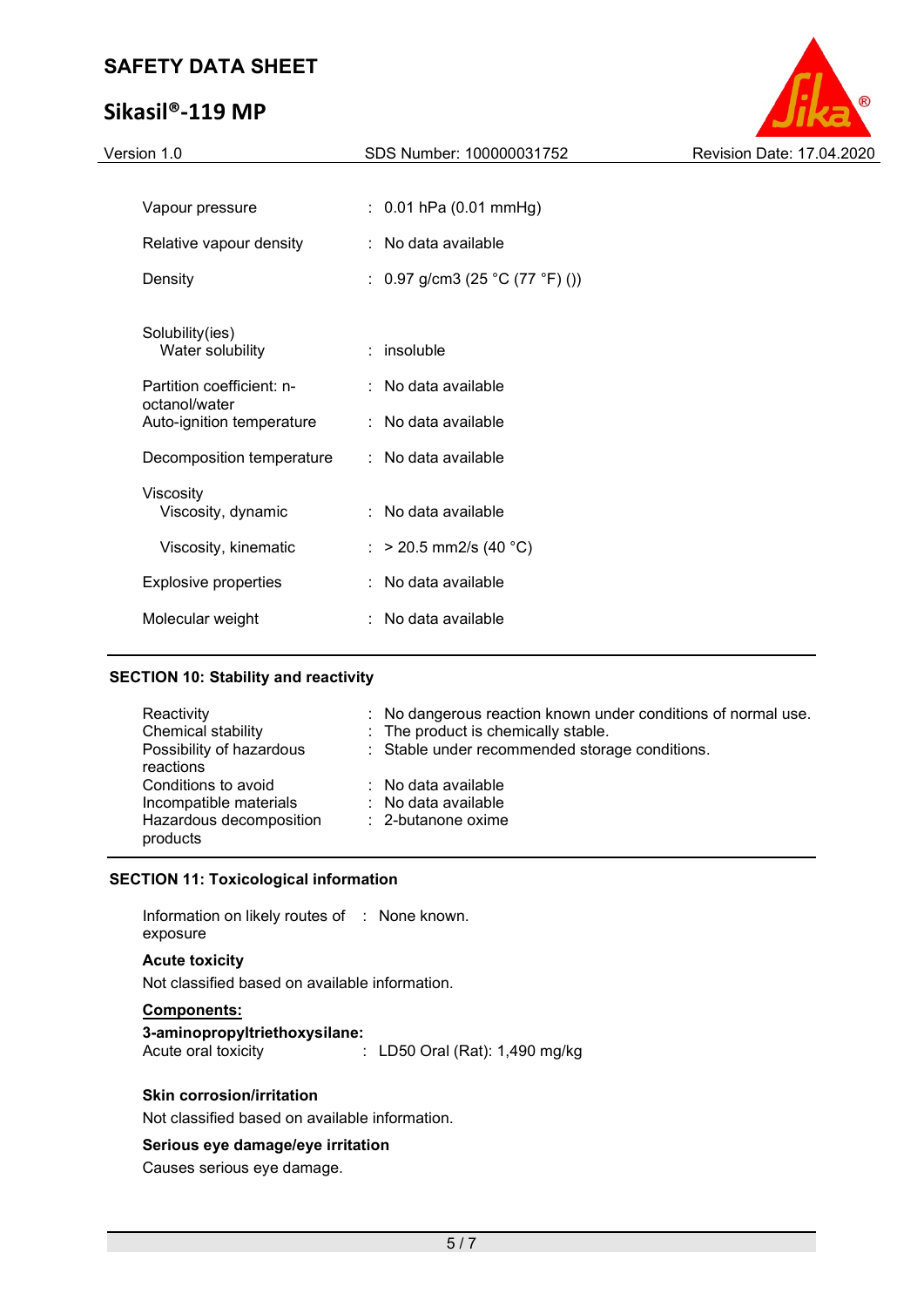# Sikasil®-119 MP

#### Version 1.0 SDS Number: 100000031752 Revision Date: 17.04.2020



### Respiratory or skin sensitisation

Skin sensitisation: May cause an allergic skin reaction. Respiratory sensitisation: Not classified based on available information.

#### Germ cell mutagenicity

Not classified based on available information.

## **Carcinogenicity** Not classified based on available information.

Reproductive toxicity Not classified based on available information.

## STOT - single exposure Not classified based on available information.

STOT - repeated exposure Not classified based on available information.

## Aspiration toxicity Not classified based on available information.

### SECTION 12: Ecological information

| <b>Ecotoxicity</b><br>No data available                 |                                                           |
|---------------------------------------------------------|-----------------------------------------------------------|
| Persistence and degradability<br>No data available      |                                                           |
| <b>Bioaccumulative potential</b><br>No data available   |                                                           |
| <b>Mobility in soil</b><br>No data available            |                                                           |
| <b>Other adverse effects</b>                            |                                                           |
| <b>Product:</b><br>Additional ecological<br>information | $\therefore$ There is no data available for this product. |

## SECTION 13: Disposal information

| <b>Disposal methods</b> |                                                                                                                                      |
|-------------------------|--------------------------------------------------------------------------------------------------------------------------------------|
| Waste from residues     | : Do not contaminate ponds, waterways or ditches with<br>chemical or used container.<br>Send to a licensed waste management company. |
| Contaminated packaging  | : Empty remaining contents.<br>Dispose of as unused product.<br>Do not re-use empty containers.                                      |